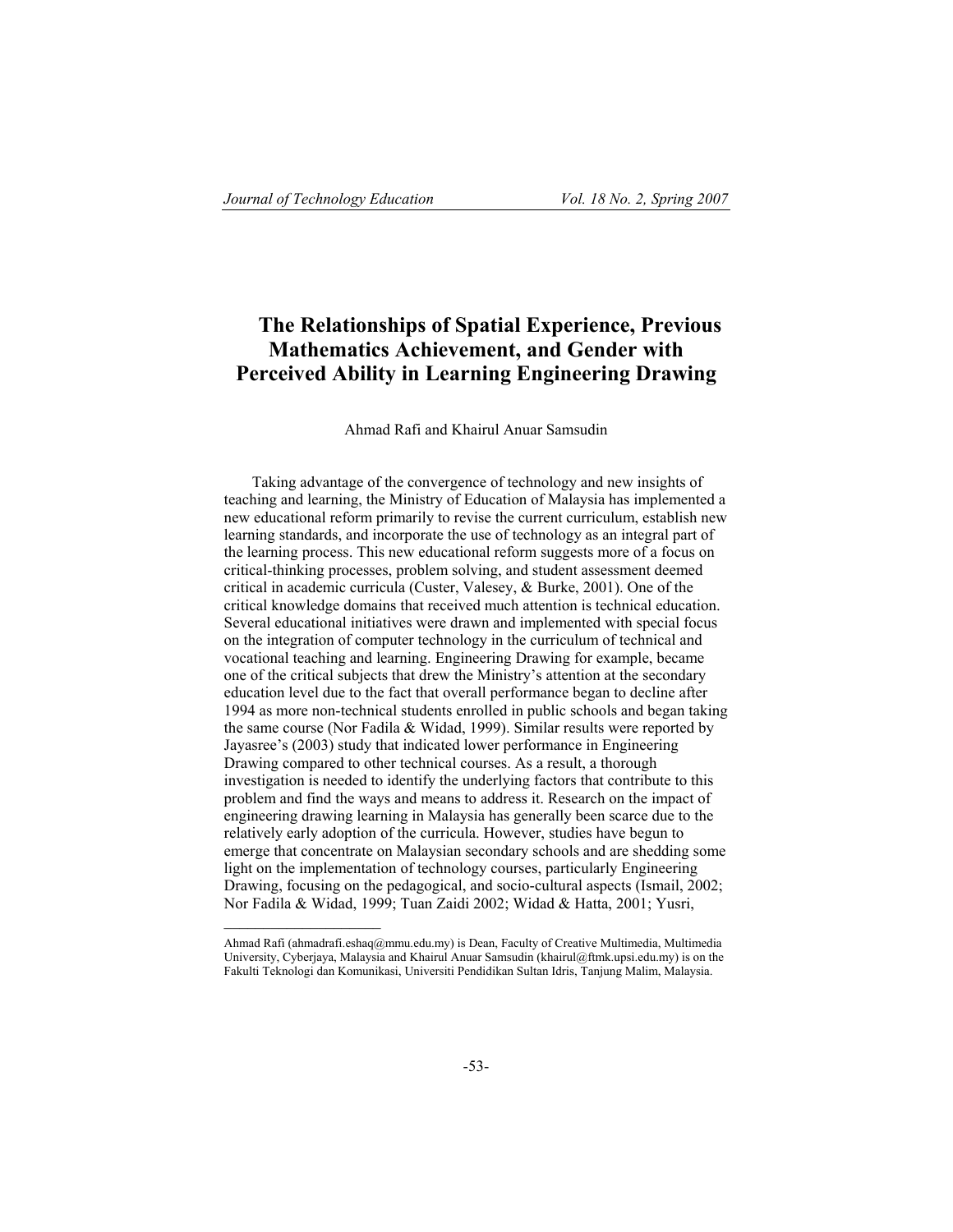1997). These researchers concurred that a basic understanding of fundamental concepts of projection theory, orthographic projection, isometric drawing, hidden views, and sectional views was problematic to most learners due to poor spatial ability. In addition, the ability to grasp these topics is critical as it represents the fundamentals of Engineering Drawing that deal with the construction of 2D and 3D geometry, and the creation of multi-view and pictorial representations (Bertoline & Wiebe, 2002; Olkun, 2003).

Apart from the spatial issue, gender and mathematics achievement were also found to be factors affecting students' performance in Engineering Drawing. Nur Fadila and Widad (1999) found male students performed significantly better than their female counterparts based on a research report of Engineering Drawing courses (LPMK: LK-1998). The same study revealed better performance of students with greater previous mathematics achievement over those with lower previous mathematics achievement. A strong positive correlation between mathematic achievement and spatial ability has been established in some research (Pallrand & Seber, 1984; Siemankowski & MacKnight, 1971; Tartre, 1990). Consistent and substantive gender differences favoring males have been found for spatial tests (Linn & Petersen, 1985; Voyer, Nolan, & Voyer, 2000). These gender differences pose potential threats to the success of female students in technical, scientific, and mathematics courses. A study by Scales (2000) indicated a slight relationship between gender and achievement in introductory engineering graphics, with females having lower final grades.

From the social-cognitive perspective, Hutchison, Follman, Sumpter and Bodner (2006) surveyed 1,387 first-year engineering students, studying their self-efficacy or perceived ability. They found that low self efficacy is related to learners' confidence, motivation, and persistence, thus affecting academic performance. In a related study, again of engineering students, a significant correlation was found between students' perceived ability (self-efficacy) and spatial ability (Towle, Mann, Kinsey, O'Brien, Bauer, & Champoux, 2005). In today's egalitarian society that advocates educational equality, it is expected that students enrolled in an engineering drawing course will be drawn from diverse cultural, educational and demographic background that may affect the learning and teaching process.

#### **Purpose of Study**

The purpose of this research was to examine factors that may influence students' perceived ability or self-efficacy to learn Engineering Drawing at the foundation year, namely in the Form Four level of the Malaysian secondary schools. The school system in Malaysia consists of primary and secondary levels: the former spans over a period of six years and the latter seven years. Students in Form Four of the secondary school level are equivalent to the tenth graders of the North American school system.

The Engineering Drawing course covers a two-year period, with fundamental concepts, theories, and techniques covered during the first year and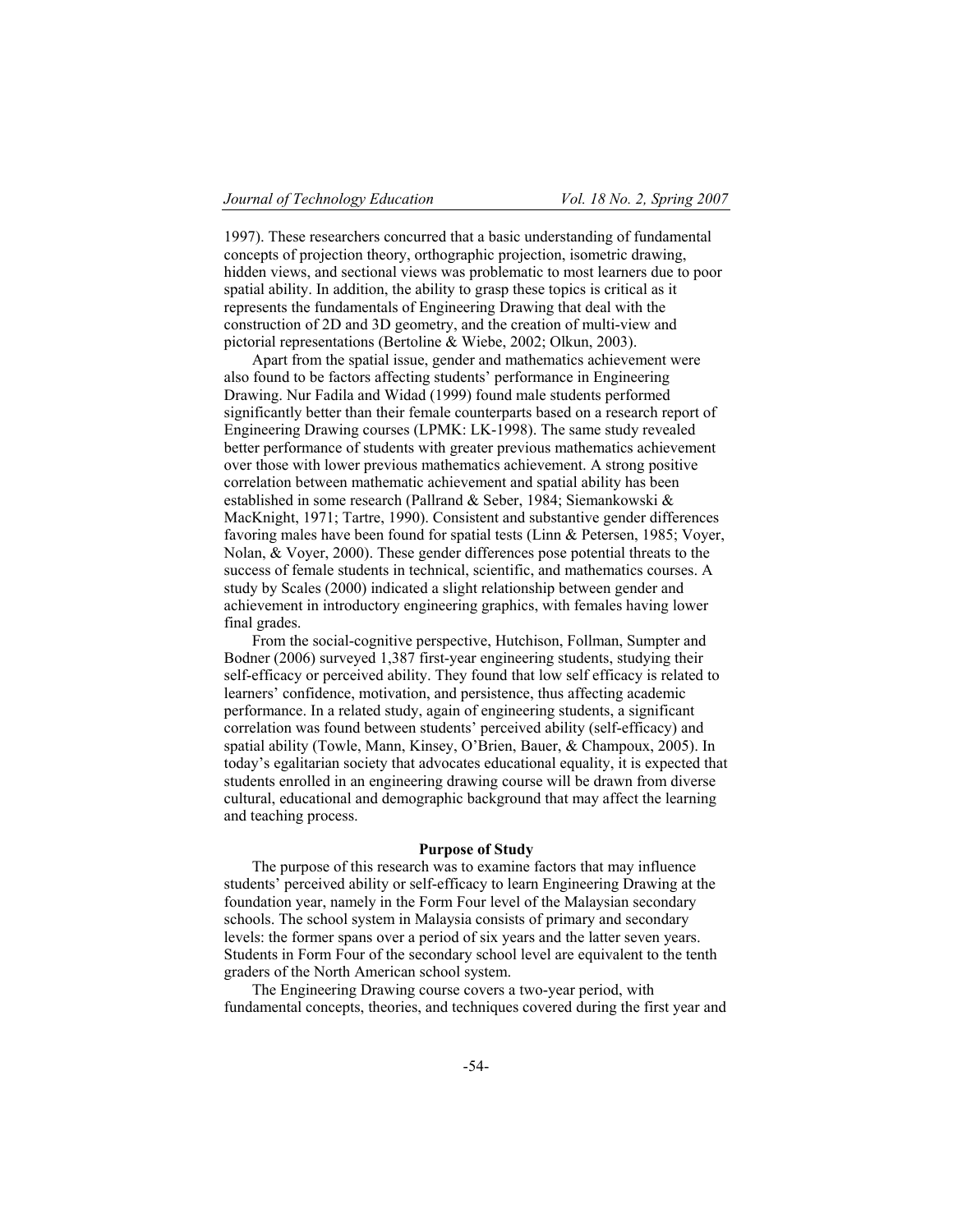advanced topics covered during the second year (11th grade). Several factors have been identified to be critical in shaping students' perceived ability to learn the subject matter. The first year of the Engineering Drawing course involved nine topics or units and for the purpose of this research it was divided into several categories in order to study the varying perceptions of students relative to the topics they were studying. Three hypotheses were formulated from prior research to address the issues mentioned above:

- 1. High spatial experience students will have higher perceived ability than low spatial experience students to learn Engineering Drawing.
- 2. High mathematics achievers will have higher perceived ability than low mathematics achievers to learn Engineering Drawing.
- 3. Male students will have higher perceived ability than female students to learn Engineering Drawing.

In addition to the above hypotheses, the study also sought to identify the factor(s) among the three variables that may have a strong predictive power to explain the variation in the perceived ability of students when learning the subject.

#### **Method**

#### *Participants*

A total of two hundred and twenty four (224) students, including 75 females and 149 males of Form Four level (10th graders) taking the Engineering Drawing course at the foundation year participated in the study. The average age for all the respondents was 15 years. The sample reflects typical gender distribution in schools, with males being the majority of those in taking technical subjects such as Engineering Drawing. The percentages of students based on geometrical location were 29.3%, 25.3%, 24.4%, and 21.0% drawn from northern, southern, central, and east coast states respectively in Peninsular Malaysia, providing a balanced representation in terms school geographic locations.

#### *Instruments*

A questionnaire designated as the Student Questionnaire (SQ) was designed by the authors to elicit information regarding students' demographics and background, including mathematics achievement at Form Three level (ninth grade) and their perceived ability to learn the nine topics of Engineering Drawing. One item for each of the nine topics was designed using a Likert-type scale with choices of extremely easy, easy, difficult, and extremely difficult, with numerical responses from 4 to 1 respectively. The summation of the scores across the nine items represented an index of the perceived ability of the student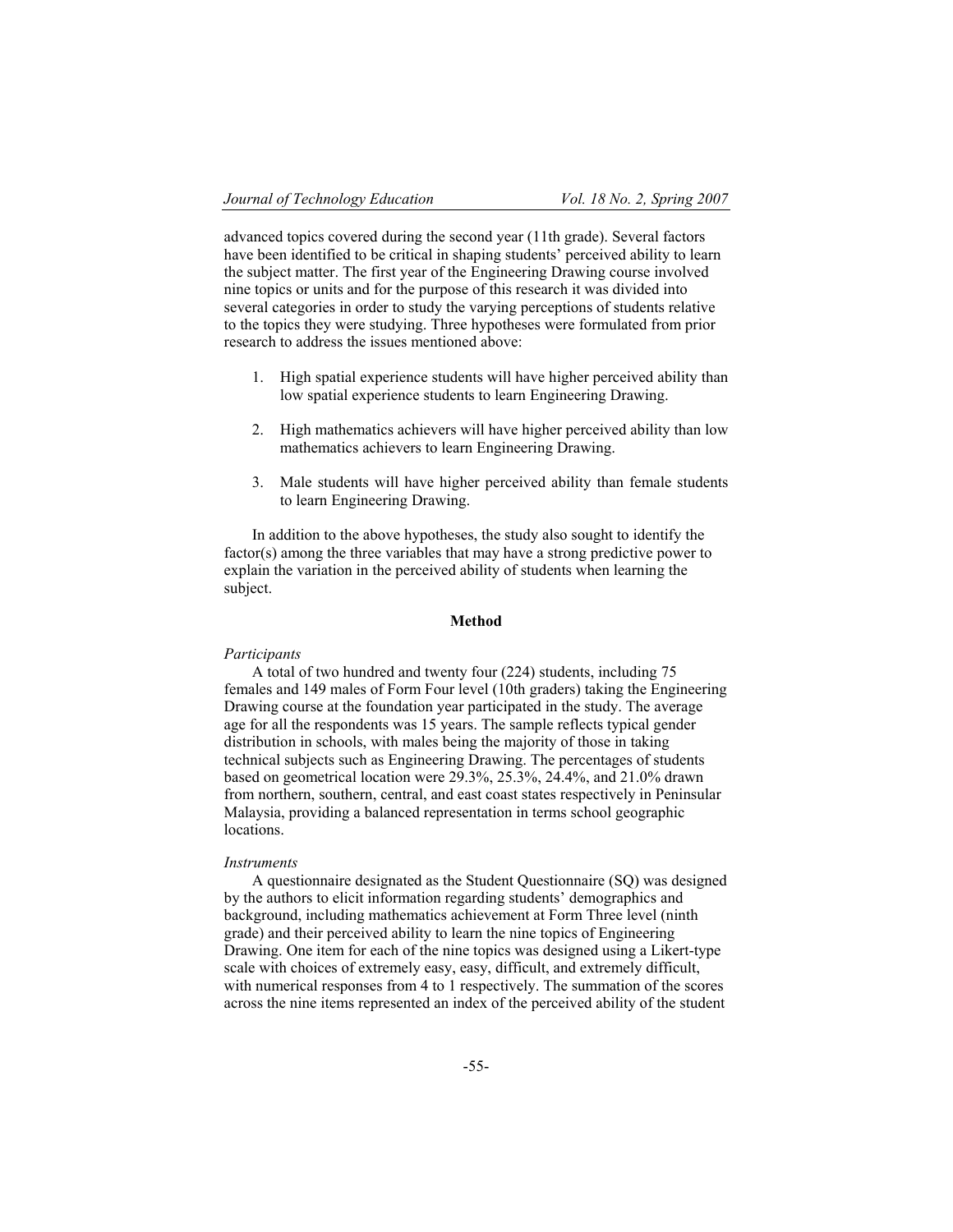to learn the content of the Engineering Drawing course. The higher the score, the higher the perceived ability of the student.

The Cronbach Alpha was calculated to estimate internal consistency, resulting in coefficients of .79, .80, .71, and .67 for perceived ability to learn all topics, high spatial content topics, orthographic and isometric topics, and low spatial content topics respectively. The reliability coefficient for the low spatial content topics was slightly below the threshold of .70 it was deemed acceptable in accordance with psychometric theory (Nunnaly, 1978).

The spatial experience of the participants was measured using the Spatial Experience Questionnaire (SEQ)and was adapted from the English version designed by McDaniel, Guay, Ball, and Kolloff (1978). The SEQ consisted of a list of twenty-five spatial activities such as drawing, map reading, and playing chess. Students were asked to rate their participation in these spatial activities on a Likert-type scale of four options: "never," "occasionally," "often," and "very often." Values from 1 to 4 respectively were assigned to the four response possibilities. An index of spatial experience was thus determined by summing the responses, the higher the score, the higher the level of spatial experience. Internal consistency for the Spatial Experience Questionnaire (SEQ) was determined by the same procedure described above and resulted in a reliability coefficient of .89. The level of spatial experience reflects the degree of spatial visualization skills.

#### *Data Collection*

Application to conduct educational research study in public schools in Malaysia entails communication with the Education Ministry's agencies, namely the Education Planning and Research Department (EPRD) and State Educational Departments (SEDs). The former requires a draft of the research proposal prior to approving the study and the latter requires a formal letter of clearance from the former to allow such study at the selected schools. Principals of the selected schools were contacted by mail upon getting the approval letter from the SEDs. The administration of the survey questionnaires was carried out by visiting the schools during break sessions or free hours to prevent disruption of school activities. Normal school and co-curricular activities and other school priorities cropping up at the last minute hampered the effort to conduct the survey on a larger scale. Nonetheless, the sample adequately represented a balanced proportion in terms of gender and geographical distribution.

The administration of the questionnaires was carried out in the presence of the second author at the selected schools to enable the collection of first-hand information on the educational setting. All the participating schools possessed similar instructional materials, gender composition, teacher-to-student ratio, and teaching experience. The educational settings were deemed to be equivalent, thus minimizing the potential internal threats to the validity of the study.

This study employed a quantitative survey approach using two questionnaires. The first instrument was designed to collect demographic and background information of respondents. The second instrument included the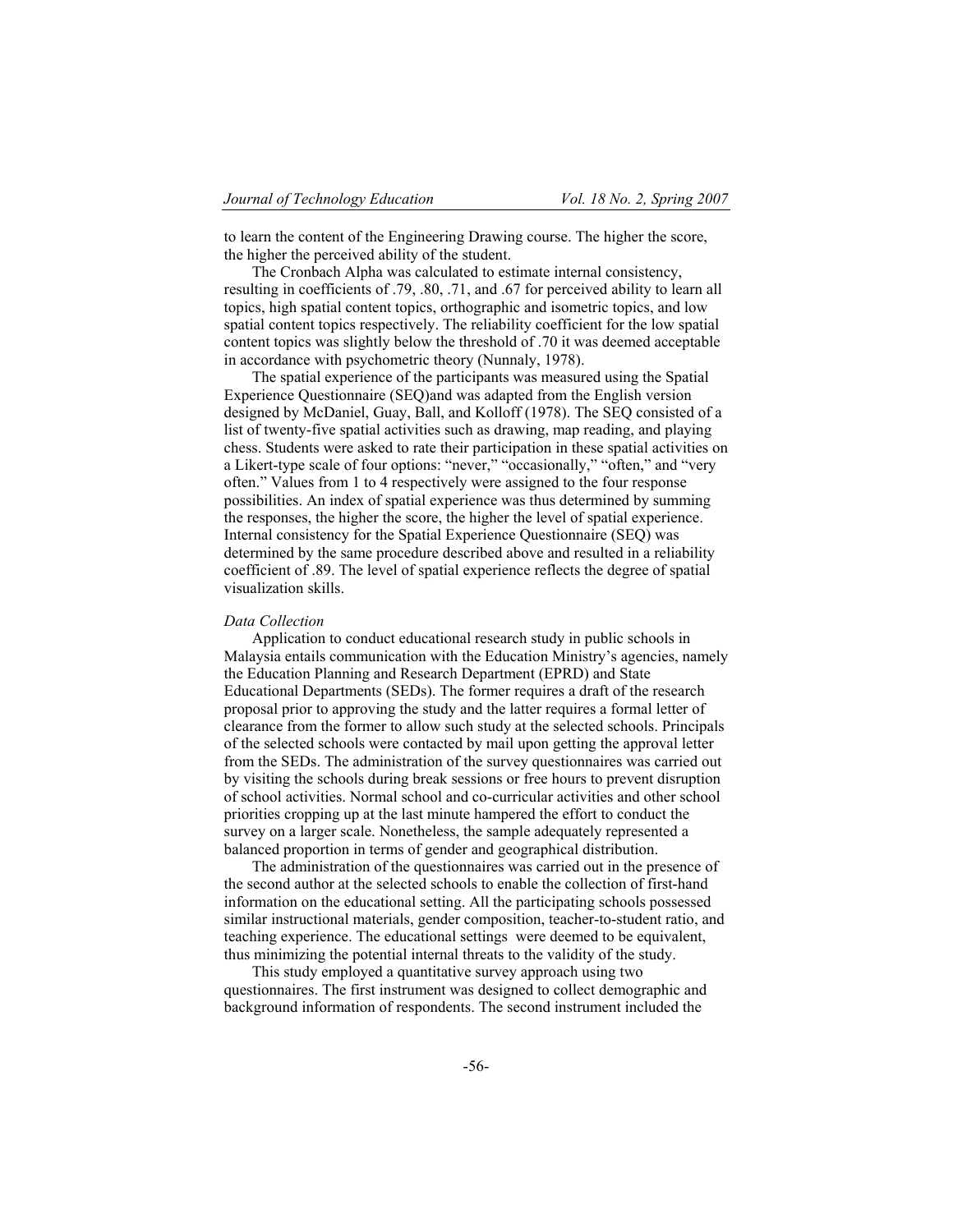nine items mentioned earlier to measure the students' perceptions about the difficulty of the Engineering Drawing course.

Prior to pilot testing, the questionnaire was reviewed by a panel of experts consisting of two lecturers from the same institution where the second author is working. These individuals have extensive experience in engineering graphics and computer-aided design (CAD) instruction. In addition, one of the experts was also the author of an Engineering Drawing textbook used by students at the secondary schools. These experts were consulted to categorize the nine topics of the Engineering Drawing course into two main groups: the topics that were deemed either high spatial or low spatial in their content. It was assumed that spatial content was directly related to the degree of effort students needed applying spatial visualization skills when learning the topics. No instrument was found that would measure this variable and the categorization was purely based on the panel's opinions.

Topics considered to have high spatial content were Sketching, Geometry, Orthographic Projection, Isometric Projection, Computer Aided-Design (I), Auxiliary Views and Oblique Drawing. Topics deemed having low spatial content were Introduction to Engineering Drawing, and Lettering and Lines. Because of their importance in the actual production of drawings, Isometric Projection and Orthographic Projection were treated separately. In the end, the categories included these two plus high spatial content topics and low spatial content topics. Thus four criterion variables were set for the regression analysis.

#### *Analysis Procedures*

Spearman rank-order correlations were computed between the variables of perceived ability to learn, gender, previous mathematics achievement, and spatial experience. Multiple regression was used to analyze the data using perceived ability to learn as criterion variable and gender, previous mathematics achievement, and spatial experience as the predictor variables. A stepwise regression procedure was also run using the same initial variables to identify critical factors(s) with significant predictive power that can explain the variation in the perceived ability.

## **Results**

Perceived ability of students to learn each unit of the Engineering Drawing course at the foundation year is reported in Table 1 in descending order of rating. The higher the reported average rating the easier the respondents perceived their ability to learn a particular topic. Students were found to have the highest and lowest perceived ability to learn *Introduction to Engineering Drawing* and *Auxiliary Views* topics respectively.

The *Computer Aided Design* topic was perceived to be the second most difficult unit to learn. It was plausible that the low perceived ability was partly attributed to students having to work with the CAD software itself, which required familiarization with an environment completely different from the realm of the manual drafting practice that they normally encounter. This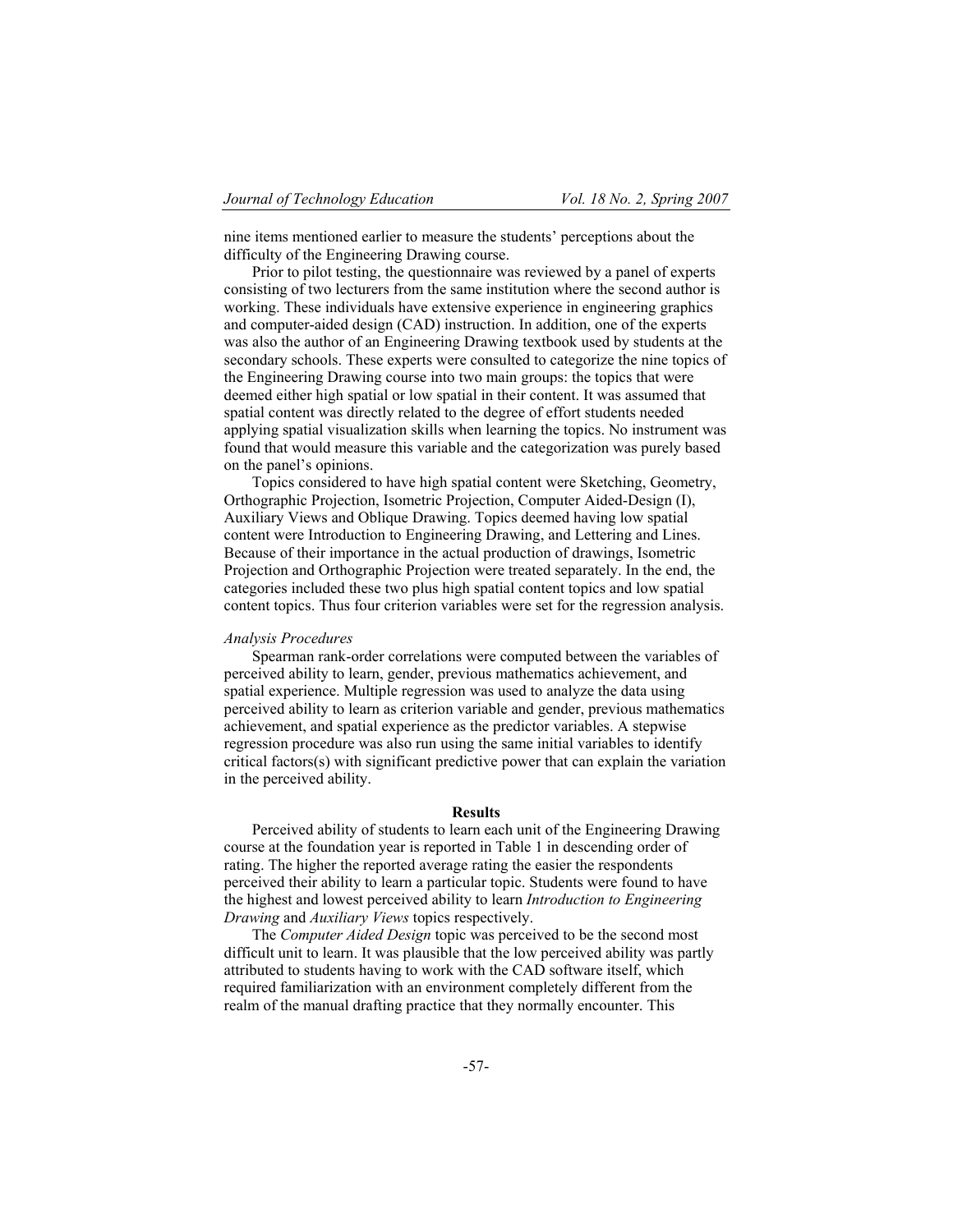## **Table 1**

*Rating of perceived ability to learn the topics of Engineering Drawing*

| <b>Topics</b>                  | Average | <b>Spatial</b> | Learning       |
|--------------------------------|---------|----------------|----------------|
|                                | Rating  | Categorization | Categorization |
| Intro. to Engineering. Drawing | 3.41    | Low            | Easy           |
| Lines and Lettering            | 3.23    | Low            | Easy           |
| Sketching                      | 3.22    | High           | Hard           |
| Geometry                       | 2.92    | High           | Hard           |
| Oblique                        | 2.60    | High           | Hard           |
| Isometric projection           | 2.59    | High           | Hard           |
| Orthographic projection        | 2.57    | High           | Hard           |
| Computer Aided Design          | 2.54    | High           | Hard           |
| Auxiliary views                | 2.40    | High           | Hard           |

*Note*: Higher rating implies higher perceived ability to learn the Engineering Drawing topics

particular topic is concerned with two-dimensional drafting using AutoCAD 2000. It requires students to learn basic commands and functions to produce 2D engineering drawings. Other topics that were categorized as highly spatial, namely *Orthographic projection, Isometric projection* and *Oblique Views* were perceived to be relatively difficult as expected. The first two topics were very important as they formed the basis of an engineering drawing (Bertoline  $\&$ Wiebe, 2002; Olkun, 2003). Skills in this area were deemed highly pertinent by practitioners and educators (Barr, 2004) despite the current focus on computeraided design based on 3D modeling over manual drafting practice. Table 2 presents Spearman rank-order correlations on perceived ability to learn the four levels of Engineering Drawing topics with gender, spatial experience, and previous mathematics achievement.

## **Table 2**

*Spearman rank correlations between perceived ability, spatial experience, previous mathematics achievement, and gender.*

| Perceived ability to learn based on topics. |            |                     |               |                |  |  |  |  |
|---------------------------------------------|------------|---------------------|---------------|----------------|--|--|--|--|
|                                             |            |                     | Low           |                |  |  |  |  |
|                                             |            | <b>High Spatial</b> | Orthographic/ | <b>Spatial</b> |  |  |  |  |
|                                             | All topics | <b>Topics</b>       | Isometric     | <b>Topics</b>  |  |  |  |  |
| Spatial                                     | .438**     | 449**               | $.419**$      | $.311**$       |  |  |  |  |
| Experience                                  |            |                     |               |                |  |  |  |  |
| Previous                                    | $.285**$   | $.278**$            | $272**$       | $226**$        |  |  |  |  |
| Mathematics                                 |            |                     |               |                |  |  |  |  |
| Achievement                                 |            |                     |               |                |  |  |  |  |
| Gender                                      | $.140*$    | 218**               | $.187**$      | $-.042$        |  |  |  |  |
| سم الله له المناسبة المسلمين                |            |                     |               |                |  |  |  |  |

\*\**p*<.01, \**p*<.05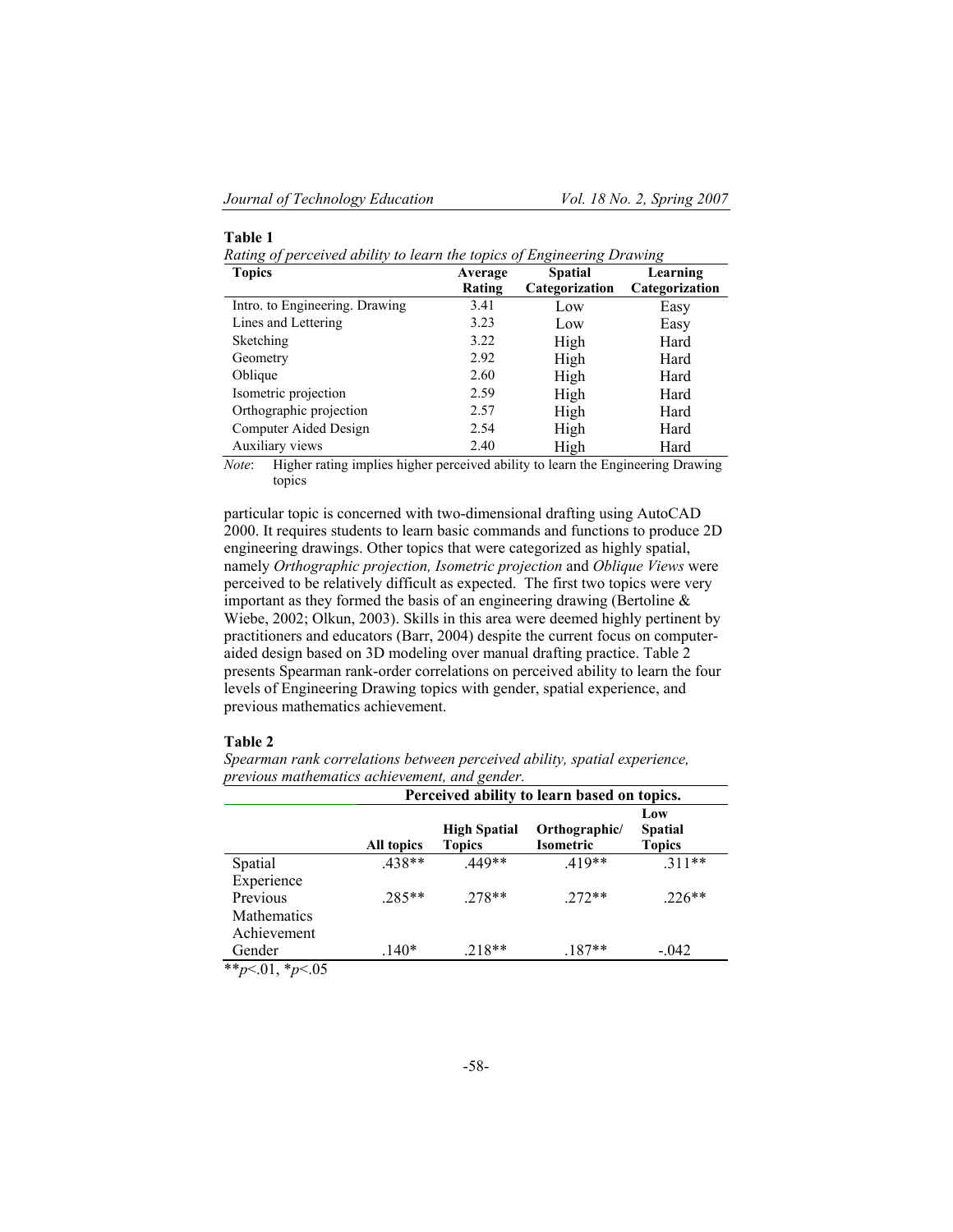For all topics grouping, the correlation for perceived ability to learn and spatial experience was moderate and statistically significant, *r(222)=*.44, *p* =.002. High spatial experience respondents tended to have greater perceived ability to follow the engineering drawing instructions. A low correlation was found for perceived ability and previous mathematics achievement, *r(222)=*.29,  $p = 0.005$ . High mathematics achievers tended to have greater perceived ability to learn all topics in engineering drawing. A weak correlation was found between gender and perceived ability,  $r(222)=14$ ,  $p=0.045$ .

For the high spatial content category, the correlation for perceived ability and spatial experience was moderate,  $r(222)=0.45$ ,  $p=0.002$ . This indicates that the ability to learn these topics was positively perceived by those with high level of spatial experience. Previous mathematics achievement was slightly correlated with perceived ability to learn these topics,  $r(222)=0.28$ ,  $p=0.007$ . The correlation for perceived ability and gender was also low,  $r(222)=0.22$ ,  $p=0.009$ .

Similar pattern of associations was replicated for Orthographic and Isometric projection topics. A significantly moderate correlation was established for perceived ability and spatial experience,  $r(222)=142$ ,  $p=0.005$ . Those with higher spatial experience tended to have greater perceived ability to learn these two important topics. The correlation for perceived ability and previous mathematics achievement was low, *r(222)=*.27, *p* =.009. A weak correlation was found for perceived ability to learn these two topics and gender,  $r(222)=19, p=009.$ 

For low spatial content topics, the correlation between perceived ability and spatial experience was significantly small,  $r(222)=31$ ,  $p=0.04$ . A significantly low correlation was detected for perceived ability and previous mathematics achievement,  $r(222)=.23$ ,  $p=.007$ . The correlation of perceived ability and gender was observed to be negligible, *r(222)=*-.04, *p>*.05. The negative correlation is an indication that females had greater perceived ability than males in learning topics lacking in spatial contents although the correlation was not significant.

Inter-correlations between predictor variables were also investigated revealing a moderate correlation between spatial experience and previous mathematics achievement,  $r(222)=.38$ ,  $p=.009$ . A moderate correlation was

| ш |  |
|---|--|
|---|--|

| Inter-correlations between measures |  |  |  |
|-------------------------------------|--|--|--|
|-------------------------------------|--|--|--|

| <b>Measures</b> |          |         |
|-----------------|----------|---------|
| 1. Spatial      |          |         |
| experience      | $.376**$ | $339**$ |
| 2. Previous     |          |         |
| mathematics     |          |         |
| achievement     |          | $.162*$ |
| 3. Gender       |          |         |

\*\**p*<.01, \**p*<.05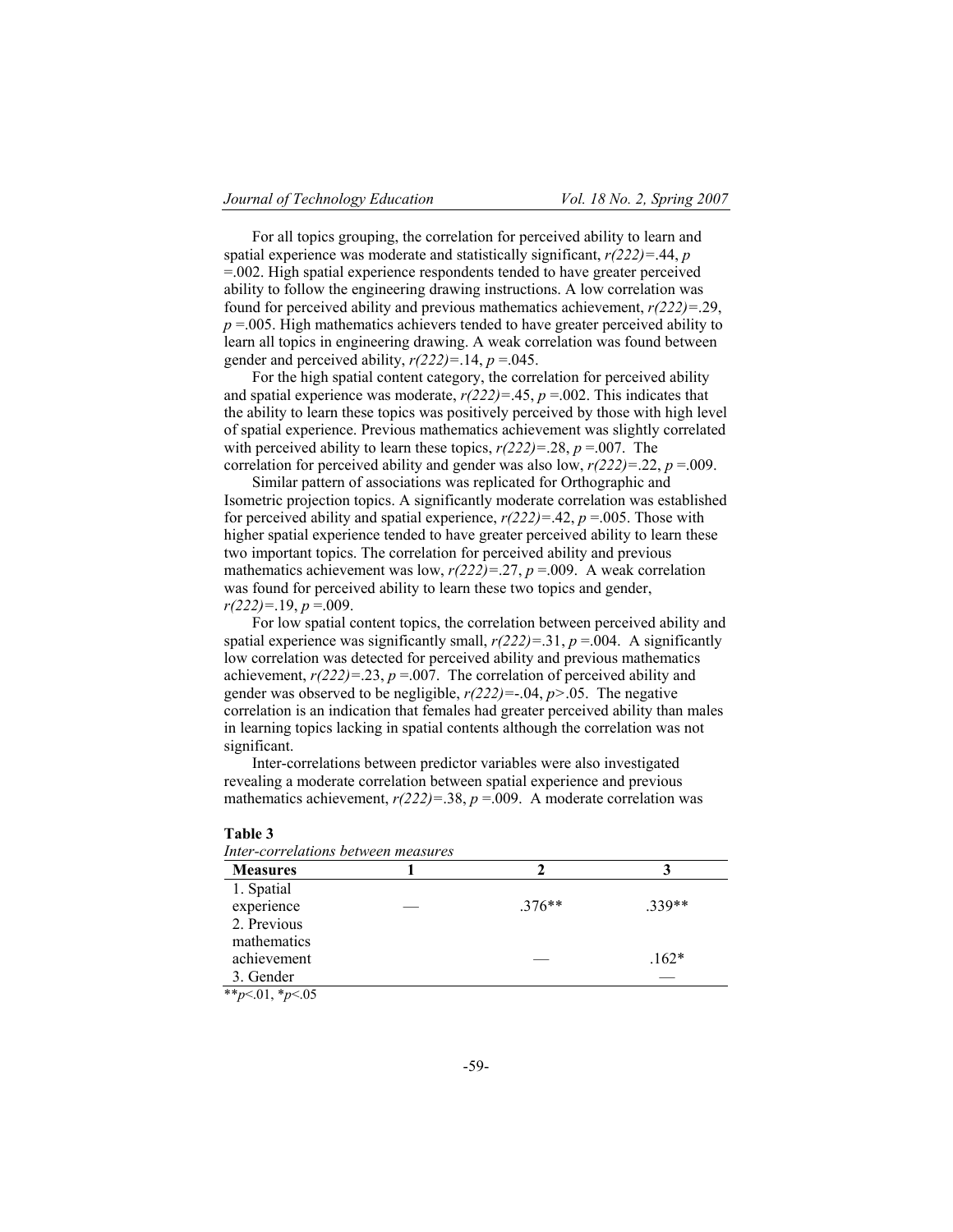found between spatial experience and gender, *r(222)=*.34, *p* =.009. The correlation of previous mathematics achievement and gender was weak,  $r(222)=16, p=.041.$ 

Multiple regressions with the three predictor variables were conducted and summarized in the following tables. The analysis of multiple regression for the statistical model employing the scores on perceived ability to learn all topics of Engineering Drawing as the criterion variable revealed a reasonable fit ( $R^2$  = 27.5%) and the overall relationship was significant ( $F_{3,220} = 27.77$ , p<.001) as shown in Table 4.

## **Table 4**

*ANOVA for model with independent variables regressed on all topics of Engineering Drawing*

| 864.896<br>Regression       |                                  |  |
|-----------------------------|----------------------------------|--|
|                             | 288.299<br>27 770<br>275<br>.000 |  |
| 2283.943<br>Residual<br>220 | 10.382                           |  |
| 3148.839<br>223             |                                  |  |
|                             |                                  |  |

With other variables held constant, the scores on perceived ability to learn all topics of Engineering Drawing were positively related to spatial experience, and to previous mathematics achievement. Female students tended to have higher scores than their male counterparts on the perceived learning of all topics. The effect attributed to spatial experience was the highest ( $t_{220} = 7.17$ , *p* < .001) followed by marginal significant effect due to pervious mathematics scores ( $t_{220}$  = 2.07,  $p$  < .05) as shown in Table 5. The gender factor did not reveal any significant effect for this model of analysis.

#### **Table 5**

*Regression analysis coefficient for model employing all topics of Engineering Drawing*

|                      | Non-<br>standardized<br><b>Coefficients</b> |       | <b>Standard</b> |         |                 |
|----------------------|---------------------------------------------|-------|-----------------|---------|-----------------|
|                      |                                             | Std.  | coefficient     |         |                 |
|                      | B                                           | Error | s               | t       | <i>p</i> -value |
| Constant             | 13.446                                      | 1.888 |                 | 7.121   | .000            |
| Spatial experience   | .155                                        | .022  | .469            | 7.167   | .000            |
| Previous Mathematics | .056                                        | .027  | .129            | 2.070   | .040            |
| Achievement          |                                             |       |                 |         |                 |
| Gender               | $-.188$                                     | .485  | $-.024$         | $-.387$ | .699            |

Subsequent examination using stepwise multiple regression confirmed that spatial experience and previous mathematics achievement were statistically significant in explaining the variation in the perceived ability to learn all topics of Engineering Drawing. The statistical model employing the perceived ability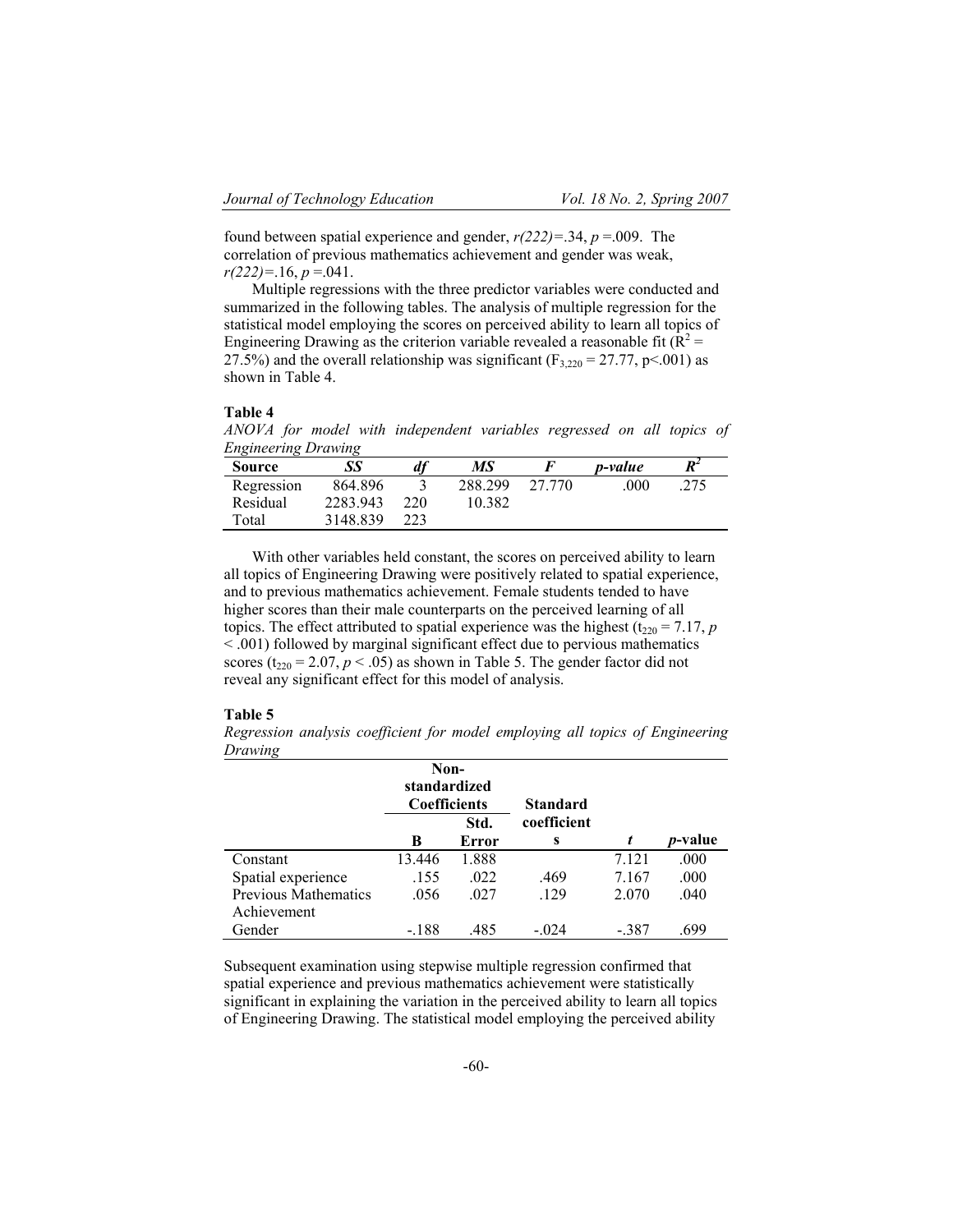to learn topics of high spatial content as the criterion variable revealed a reasonable fit ( $\mathbb{R}^2 = 28.2\%$ ) with significant overall relationship ( $F_{3, 220} = 28.84$ , p<.001) as shown in Table 6.

#### **Table 6**

*ANOVA for model with independent variables regressed on high spatial content topic*

| <b>Source</b> | SS       | df  | MS      |        |     | $R^2$ |
|---------------|----------|-----|---------|--------|-----|-------|
| Regression    | 495.281  |     | 165.094 | 28.842 | 000 | 282   |
| Residual      | 1259.273 | 220 | 5.724   |        |     |       |
| Total         | 754.554  | 223 |         |        |     |       |

With other variables held constant, the scores on perceived ability to learn high spatial topics of Engineering Drawing were positively related to spatial experience and to previous mathematics achievement. Male students tended to have higher scores than their female counterparts on the perceived ability to learn these topics. Spatial experience was found to be the only factor with a significant effect ( $t_{220}$  = 7.01,  $p < .001$ ) as shown in Table 7.

## **Table 7**

*Regression analysis coefficient for model employing high spatial content topics* 

|                             | Non-<br>standardized<br>coefficients |       | <b>Standard</b> |       |      |
|-----------------------------|--------------------------------------|-------|-----------------|-------|------|
|                             |                                      | Std.  | Coefficient     |       |      |
|                             | В                                    | Error | S               |       | D    |
| Constant                    | 6.808                                | 1.402 |                 | 4.856 | .001 |
| Spatial experience          | .133                                 | .016  | .456            | 7.014 | .000 |
| <b>Previous Mathematics</b> |                                      |       |                 |       |      |
| Achievement                 | .036                                 | .020  | .112            | 1.807 | .072 |
| Gender                      | .337                                 | .360  | .057            | .936  | .350 |

This was confirmed by a follow-up stepwise multiple regression revealing insignificant effects attributed to previous mathematics achievement and gender factors in explaining the variation in perceived ability. The statistical model employing perceived ability to learn orthographic and isometric demonstrated a reasonable fit ( $R^2 = 25.1\%$ ) with a significant overall relationship ( $F_{3,220} = 24.6$ , p<.001) as illustrated in Table 8. It was clear that these two topics relied heavily on the spatial experience factor that produced the only statistically significant effect ( $t_{220}$  = 6.6,  $p < .001$ ). Simple main effects attributed to previous mathematics achievement and gender were not found to be statistically significant as summarized in Table 9.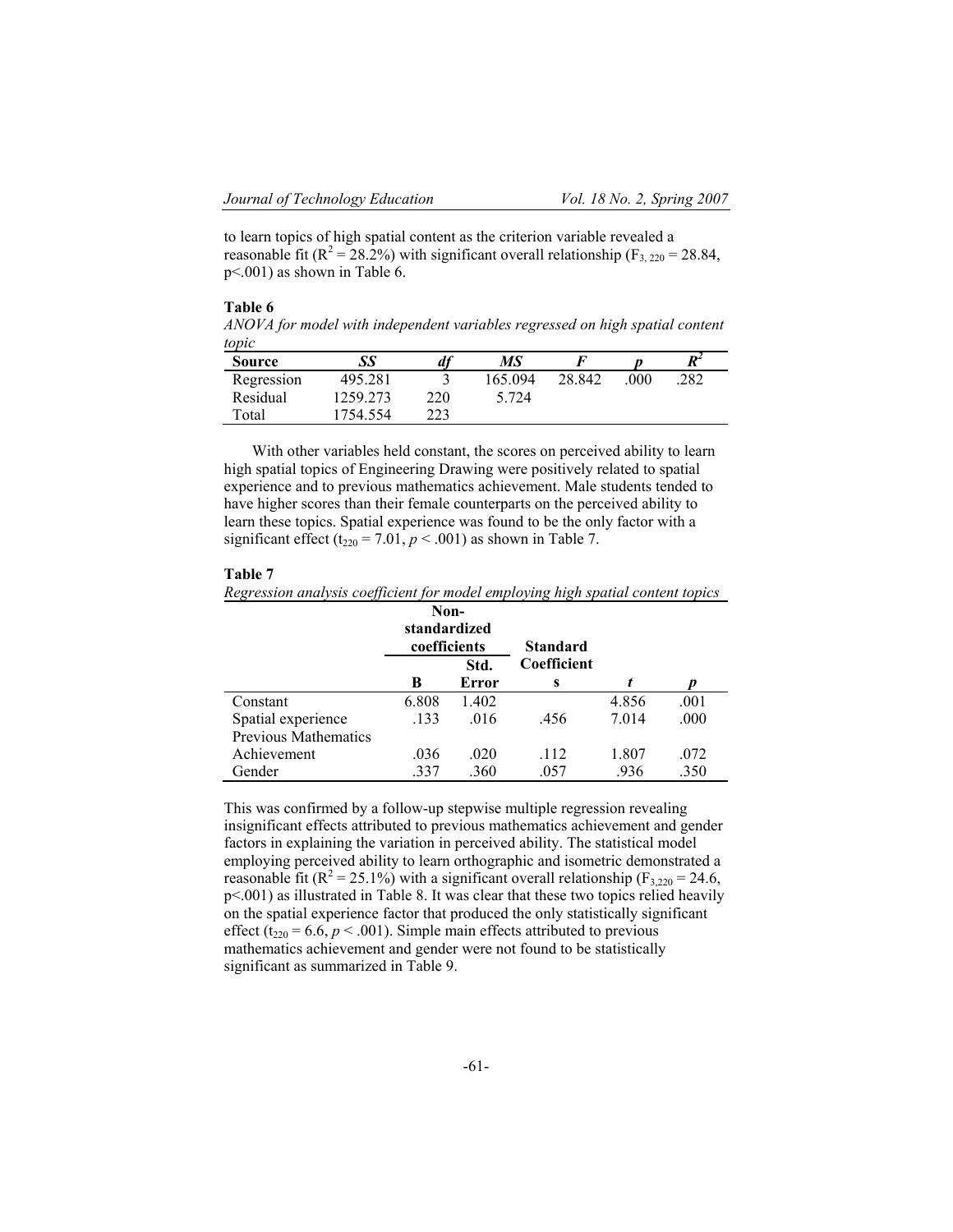## **Table 8.**

*ANOVA for model with independent variables regressed on orthographic and isometric topics* 

| <b>Source</b> | SS      | $\mathfrak{a}_l$ | МS     |        |     | $\boldsymbol{R}^2$ |
|---------------|---------|------------------|--------|--------|-----|--------------------|
| Regression    | 82.453  |                  | 27.484 | 24.604 | 000 | 251                |
| Residual      | 245.757 | 220              | -117   |        |     |                    |
| Total         | 328.210 | 223              |        |        |     |                    |

#### **Table 9**

*Regression analysis coefficient for model employing orthographic and isometric topics*

|                                            | standardized<br>coefficients | Non-          |                                 |       |      |
|--------------------------------------------|------------------------------|---------------|---------------------------------|-------|------|
|                                            | В                            | Std.<br>Error | <b>Standard</b><br>coefficients |       |      |
| Constant                                   | 1.291                        | .619          |                                 | 2.084 | .038 |
| Spatial experience                         | .047                         | .007          | .438                            | 6.599 | .000 |
| <b>Previous Mathematics</b><br>Achievement | .017                         | .009          | .118                            | 1.871 | .063 |
| Gender                                     | .039                         | 159           | .015                            | .248  | .805 |

A follow-up stepwise multiple regression sustained the above finding where effects attributed to previous mathematics achievement and gender factors in explaining the variation in the perceived ability to learn these two topics were determined to be insignificant. A statistical model employing perceived ability to learn low spatial content topics as the criterion variable was analyzed by multiple regression. It revealed a poor fit ( $R^2 = 15.5\%$ ), but the overall relationship was significant  $(F_{3,220} = 13.42, p<0.001)$  as shown in Table 10.

## **Table 10**

*ANOVA for model with independent variables regressed on low spatial content topics*

| .<br><b>Source</b> | SS      | Df  | МS     |        |     | $R^2$ |  |
|--------------------|---------|-----|--------|--------|-----|-------|--|
| Regression         | 65.198  |     | 21.733 | 13.424 | 000 | 155   |  |
| Residual           | 356.159 | 220 | .619   |        |     |       |  |
| Total              | 421.357 | 223 |        |        |     |       |  |

With other variables held constant, the scores on perceived ability of learning these topics of Engineering Drawing were positively related to spatial experience factor, and positively related to previous mathematics achievement.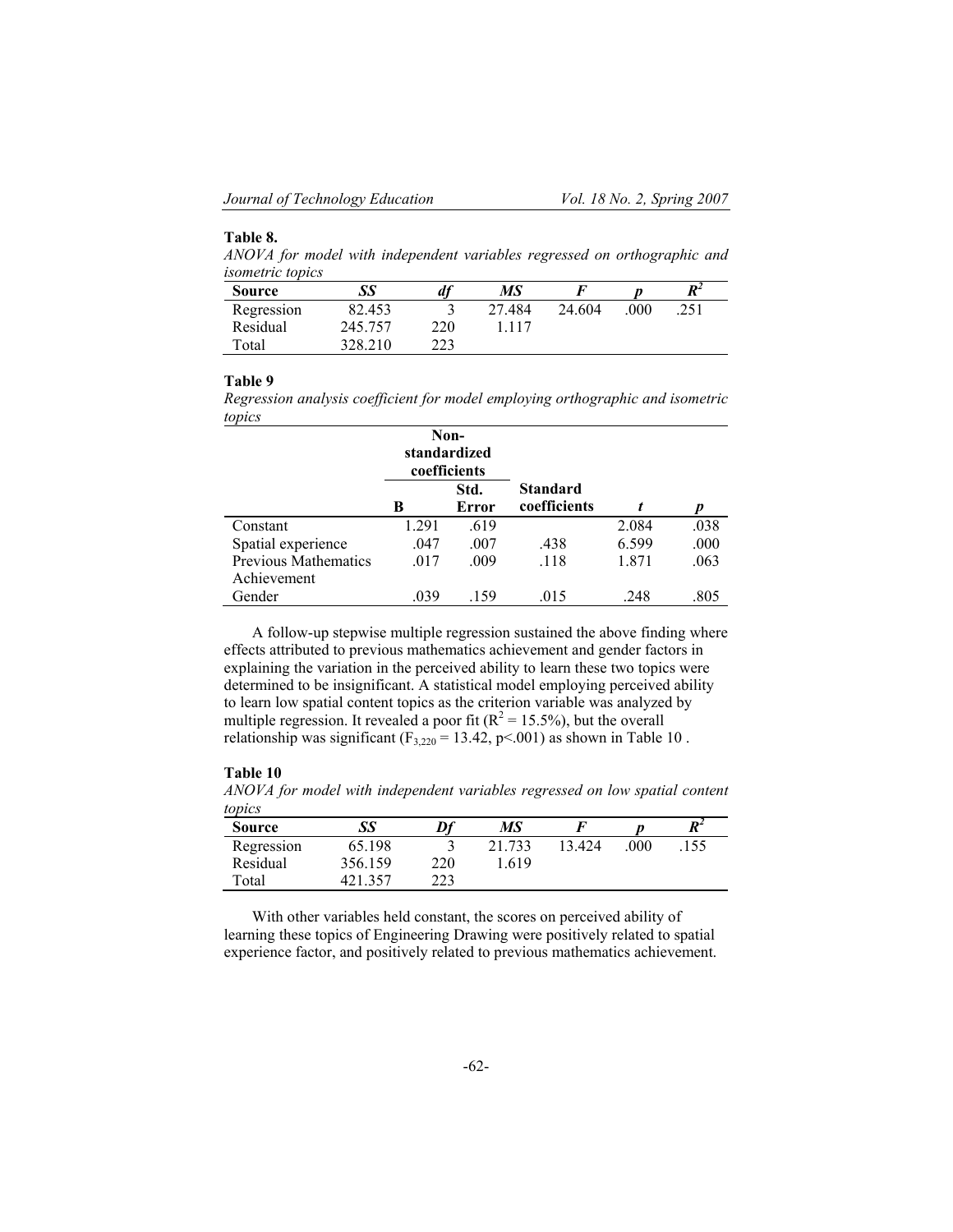## **Table 11**

*Regression analysis coefficient for model employing low spatial content topics* 

|                                     | Non-<br>standardized<br>coefficients |               | Standard         |          |      |
|-------------------------------------|--------------------------------------|---------------|------------------|----------|------|
|                                     | В                                    | Std.<br>Error | coefficient<br>S |          |      |
| Constant                            | 6.638                                | .746          |                  | 8.902    | .000 |
| Spatial experience                  | .042                                 | .009          | .350             | 4.960    | .000 |
| Previous mathematics<br>achievement | .020                                 | .011          | .124             | 1.846    | .066 |
| Gender                              | $-.525$                              | -191          | $-.180$          | $-2.740$ | .007 |

Interestingly, female students tended to have higher scores than their male counterparts on the perceived ability to learn these topics. Effects attributed to spatial experience ( $t_{220} = 4.96$ ,  $p < .001$ ) and gender ( $t_{220} = .2.74$ ,  $p < .05$ ) were found to be highly significant. However, the effect of previous mathematics achievement was not significant at the .05 level. Follow-up analysis by stepwise multiple regression revealed similar results confirming the poor fit of this statistical model.

#### **Discussion**

Findings from the study have provided several insights concerning the perceived ability of students to learn the subject matter of engineering drawing. Spatial experience was found to be a significant factor, having a substantial relationship with students' perceived ability to learn Engineering Drawing for all four categories of topics, thus confirming the first hypothesis of the study. Students with more spatial experience perceive that they will be able to learn the content of the course.

Prior mathematics achievement was found to have a weak relationship in predicting students' perceptions on their ability to learn Engineering Drawing content overall. Thus the second hypothesis was only weakly supported.

The notion that males would have a higher perception about their success in Engineering Drawing, the third hypothesis, was not supported. Females were found to have a higher perception than males about learning the topics, especially the low spatial content group. One plausible explanation is the notion that, in general, females have greater ability to study content that requires a learning approach based on memorization and recall of facts rather than spatial skills. This is characteristic of verbal learners, and females have been shown to be the better verbal learners and males better spatial learners (see Gurian & Stevens, 2005).

Interrelations among the variables revealed that gender factor was moderately correlated with spatial experience factor and slightly correlated with previous mathematics achievement, favoring male subjects. Similarly, previous mathematics achievement showed a moderate relationship with the spatial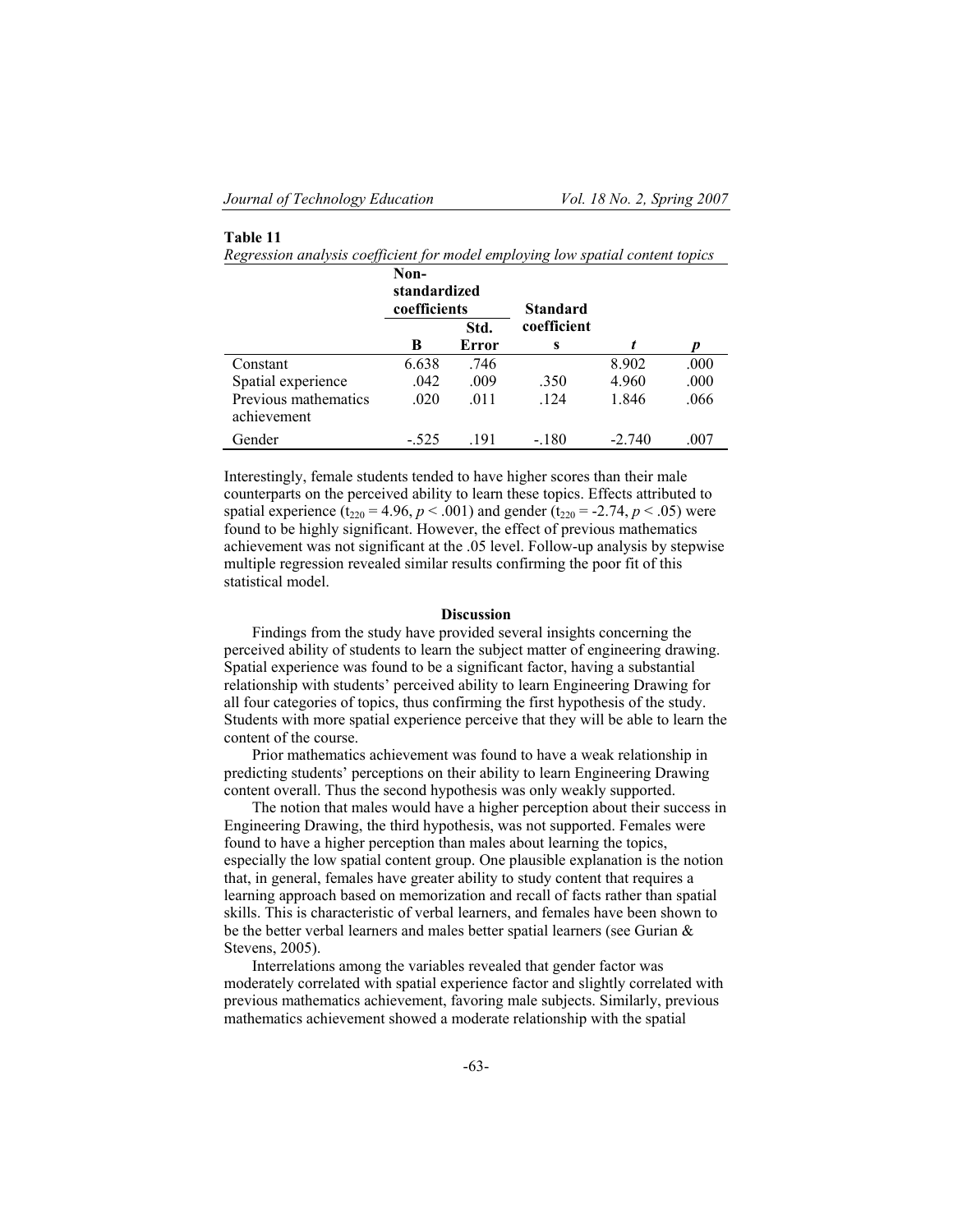experience factor. A person with a relatively higher level of mathematics achievement would likely reflect a corresponding higher level of spatial experience. No cause-effect relationship, of course, is implied.

Combining all the variables and their interactions together, a pattern emerged suggesting that, in general, male participants tended to have a spatial experience and mathematics background favorable to their perceived success in Engineering Drawing. Thus males felt more positive about their ability to learn Engineering Drawing compared to their female counterparts, especially for the high partial content topics.

Spatial experience was found to be the only factor showing a significant effect in the analysis for all four categories of the criterion variables. Little of the variance in perceived success of low spatial content was explained. This was not unexpected as the loading of the spatial factor in predicting perceived ability to learn engineering topics of low spatial content was too small to be accounted in the statistical analysis. Learning these topics normally requires rote learning and recall of facts and techniques and does not rely on cognitively processing spatial information.

The other two predictor variables, gender and previous mathematics achievement, minimally accounted for the variation in the perceived ability of students to be successful in Engineering Drawing. Stepwise regression further attested to the predictive power of spatial experience over the other two factors.

The above findings can help improve current instructional methods in Engineering Drawing by recognizing the potential differences in perceived ability to learn arising from several background factors, especially spatial experience. Teachers and instructors need to be aware of these differences among individuals or groups to undertake appropriate and necessary teaching strategies in their classrooms. Another important finding was the revelation of substantial gender difference in spatial experience. In general, female students were less spatially experienced than males, which may negatively experience their performance in Engineering Drawing in which high spatial visualization skills are required. Female students may come into the course disadvantaged because of their lack of spatial experience. These students may be highly vulnerable to threats to success caused by anxiety or fear. Teachers should be aware of these potential differences in their classrooms and take action to better assure that females have a potential for success that is equal to males.

Extreme care was taken to reduce any internal and external threats to the study following the administration of the questionnaire. As stated in the method section, one of the authors was present during the data collection process to assume consistency. Confidentiality and anonymity were assured to the students and it was made clear that their participation was voluntary. It was believed that the students felt more comfortable in reporting their experience without prejudice. Thereby, systematic bias and random variance was reduced. Nonetheless, it should be emphasized that the findings were purely based on self-reporting and they have to be interpreted with caution.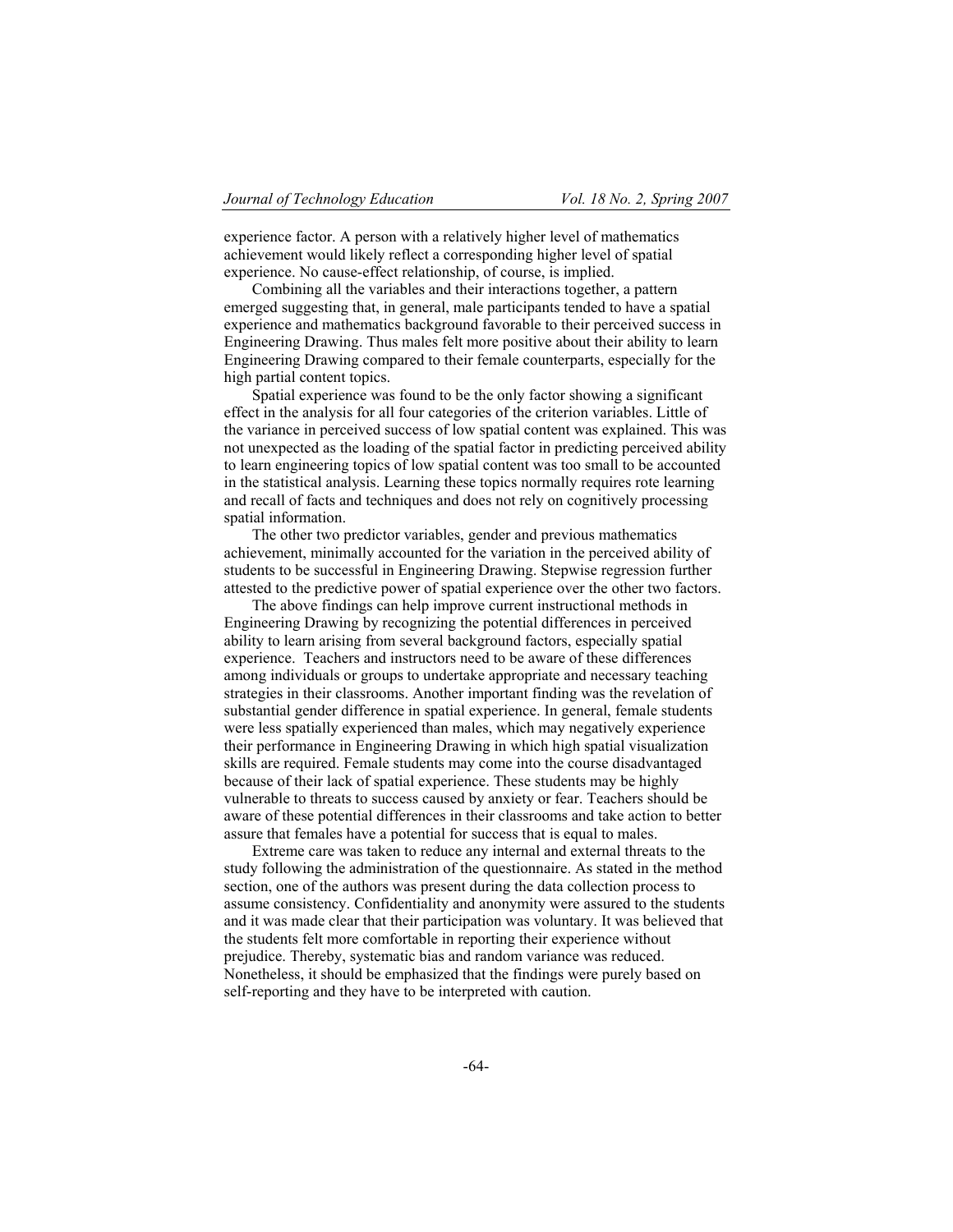### **Conclusion**

The research findings have highlighted that almost all topics of Engineering Drawing consist of highly spatial content that require greater spatial visualization ability. Teachers and instructors may have to prepare extra or extended classroom activities in the teaching process, especially in dealing topics that are considered difficult by some of the students. Interventional programs should be planned and readily implemented in classroom activities. These include providing remedial activities to allow struggling students to expand their spatial experience and thereby increase their spatial ability.

Several research studies in addressing students' lack of experience in spatial activities through interventional programs have been demonstrated to be considerably efficacious in enhancing spatial skills. These include mental rotation (Khairul & Azniah, 2004; Turos & Ervin, 2000) and spatial visualization (Rafi, Khairul, Abdul, Maizatul, & Mazlan, 2004; Olkun, 2003), both of which have been widely recognized to be important in learning in scientific and technical fields. These novel and innovative tools provide opportunities for learners to engage specific spatial tasks, focusing on spatial visualization skills and reasoning, making them more proficient in problem solving.

A broader implication of students' perceived ability to learn is linked to its important role in all cognitive theories of motivation involving constructs such as self-efficacy. Bandura (1986) described this construct as individuals' confidence in their ability to control their thoughts, feelings, and actions and thus influencing outcomes. The lower their perceived ability to learn, the higher the risk that their confidence and motivation in the learning process will be reduced. This, in turn, may translate into poor performance. In this context, it is critical that students' motivation in the process of learning Engineering Drawing be given due attention and monitored by teachers and instructors to ensure that they experience success.

The standard practice by Malaysia's school administrative bodies to impose relatively high previous mathematics achievement at Form Three level of secondary school system (i.e. ninth grade) for entry requirement may not adequately address the low passing rate in Engineering Drawing. In addition to this requirement, the spatial experience of students wishing to take the course may have to be measured as part of the selection process.

#### **References**

Bandura, A. (1986). *Social foundations of thought and action: A social cognitive theory.* Englewood Cliffs, New Jersey: Prentice-Hall.

Barr, R.E. (2004). *The current status of graphical communication in*

- *engineering education.* Proceedings of ASEE/IEEE Frontiers in Education Conference, October 20-23, Savannah, GA. Retrieved May 15, 2005 from http://fie.engrng.pitt.edu/fie2004/papers/1107.pdf.
- Bertoline, G.; & Wiebe, E. (2002). *Technical graphics communication* (3rd ed.). New York:McGraw-Hill.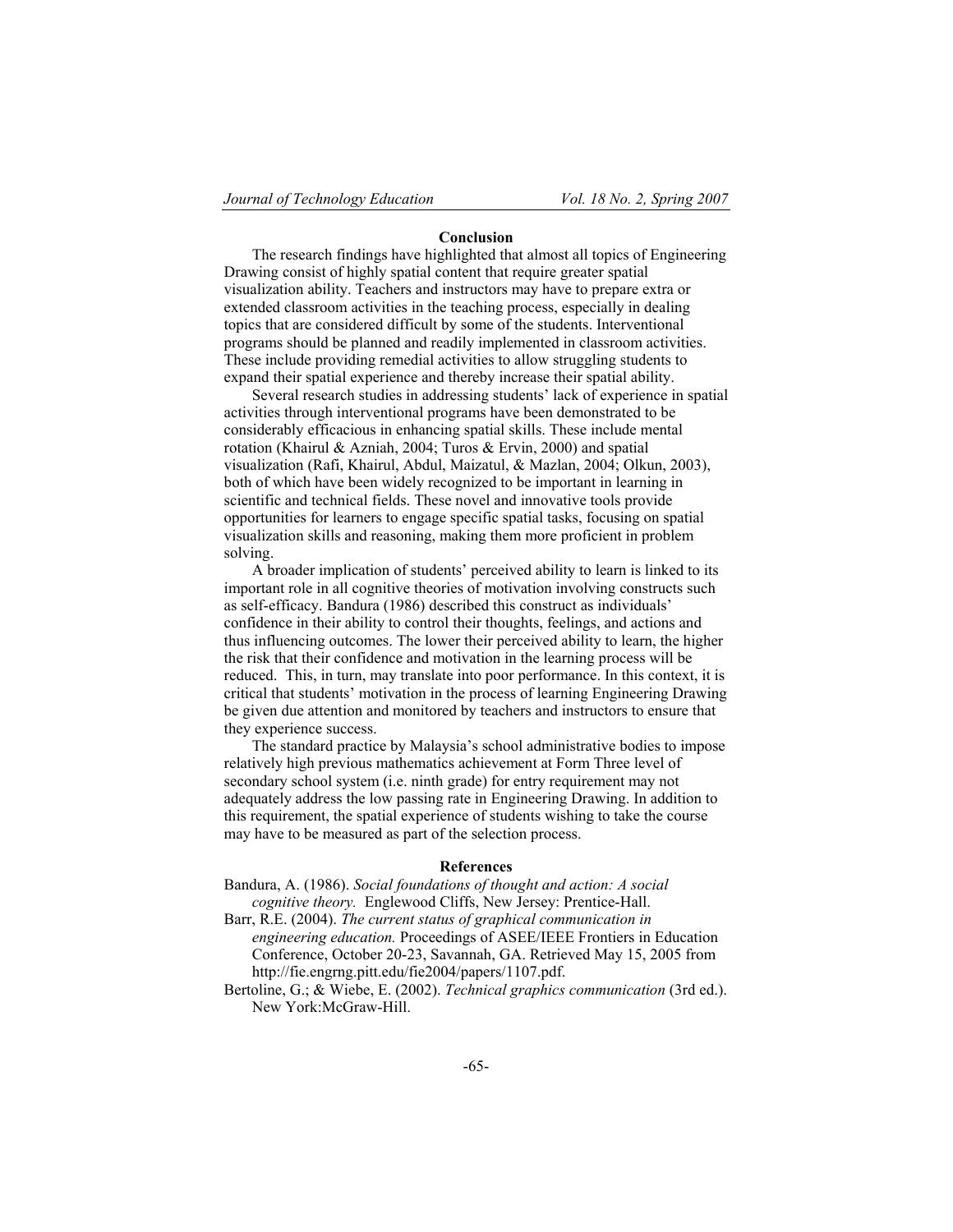- Custer, R. L., Valesey B. G., & Burke B. N. (2001). An assessment model for a design approach to technological problem solving. *Journal of Technology Education*, *12*(2), 5-20.
- Gurian, M., & Stevens, K. (2005). *The minds of boys: Saving our sons from falling behind in school and life*. San Francisco: Jossey-Bass.
- Hutchison, M. A., Follman, D. K., Sumpter, M., & Bodner G.M. (2006). Factors influencing the self-efficacy beliefs of first-year engineering students. *Journal of Engineering Education*, *95*, 39-48.
- Ismail, M (2002). *Masalah pembelajaran pelajar terhadap mata pelajaran Lukisan Kejuruteraan di Sekolah Menengah Teknik di Negeri Melaka, Kertas Projek Sarjana Muda teknologi serta Pendidikan (Kejuruteraan Awam)*, UTM, Malaysia.
- Jayasree, J. (2003). *Keberkesanan grafik computer dan latihan kemahran spatial ke atas pelajar Lukisan Kejuruteraan-Satu kajian kes.* Unpublished Master's dissertation, UTM, Malaysia.
- Khairul A. S. & Azniah, I. (2004). The improvement of mental rotation through computer-based multimedia tutor. *Malaysian Online Journal of Instructional Technology*, *1*(2). Retrieved March 11, 2005, from http://pppjj.usm.my/mojit/articles/V1N2-final/MOJIT-Khairul.htm
- Laporan Post-Mortem Keputusan SPM 1997 (1998). *Lukisan Kejuruteraan* (LPMK: LK-1998). Jabatan Pendidikan Negeri Johor. Unpublished report.
- Linn, M.C., & Petersen, A.C. (1985). Emergence and characterization of sex differences in spatial ability: A meta-analysis. *Child Development*, *56*, 1479-1498.
- McDaniel, E., Guay, R., Ball, L., & Kolloff, M. (1978). *A spatial experience questionnaire and some preliminary findings.* Annual Meeting of the American Psychological Association, Toronto, Canada.
- Nor Fadila, M.A. & Widad, O. (1999). *Cabaran pelaksanaan mata pelajaran elektif kbsm lukisan kejuruteraan di Sekolah Menengah Atas.* Proceedings of Malaysia Educational Research Association (MERA) Conference, Malaysia.
- Nunnaly, J. (1978). *Psychometric theory*. New York: McGraw-Hill.

Olkun, Sinan (2003). Making connections: Improving spatial abilities with engineering drawing activities. I*nternational Journal of Mathematics Teaching and Learning.* Retrieved April 17, 2005 from http://www.cimt.plymouth.ac.uk/journal/sinanolkun.pdf.

- Pallrand, G., & Seeber, F. (1984). Spatial ability and achievement in introductory physics. *Journal of Research in Science Teaching*, *21*(5), 507- 516.
- Rafi, A., Khairul, A.S., Abdul, S., Maizatul, H., & Mazlan, M. (2004). Improving spatial ability using a Web-based Virtual Environment (WbVE). *Automation in Construction*, *14*(6), 707-715.
- Scales, A. Y. (2000). *The effect of learning style, major, and gender on learning computer-aided drawing in an introductory engineering/technical graphics course.* Unpublished doctoral dissertation, North Carolina State University.